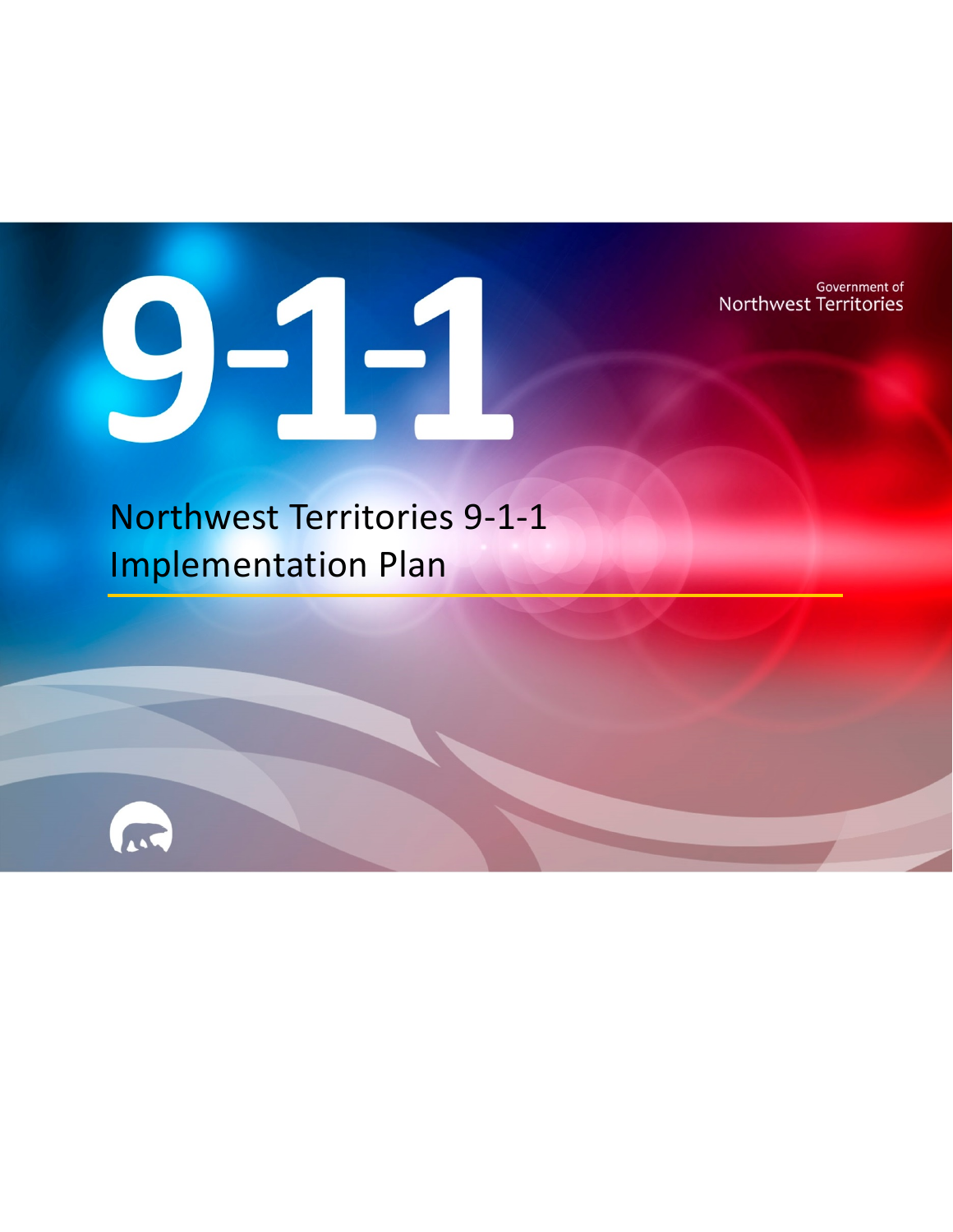## **Northwest Territories 9‐1‐1 Implementation Plan 2018 ‐ 2020**

 $9 - 1 - 1$ 

If you would like this information in another official language, call us. English

Si vous voulez ces informations dans une autre langue officielle, contactez-nous. French

> Kīspin ki nitawihtīn ē nīhīyawihk ōma ācimōwin, tipwāsinān. Cree

Tłįchę yatı k'èè. Di wegodi newę dè, gots'o gonede. Tłıcho

Perihtł'ís Dëne Sųłiné yatı t'a huts'elkër xa beyáyatı theo a pat'e, nuwe ts'ën yółti. Chipewyan

Edı gondı dehgáh got'le zhatié k'éé edatł'éh enahddhę nide naxets'é edahłí. South Slavey

K'áhshó got'ıne xədə k'é hederi zedihtl'é yeriniwę nídé dúle. North Slavey

Jii gwandak izhii ginjìk vat'atr'ijąhch'uu zhit yinohthan jì', diits'àt ginohkhìi. Gwich'in

> Uvanittuaq ilitchurisukupku Inuvialuktun, ququaqluta. Inuvialuktun

ᑖᒃᑯᐊ ᑎᑎᕐᒃᑲᐃᑦ ᐱᔪᒪᒍᕕᒋᑦ ᐃᓄᒃᑎᑐᓕᕐᒃᓯᒪᓗᑎᒃ, ᐅᕙᑦᑎᓐᓄᑦ ᐅᖄᓚᔪᓐᓇᖅᑐᑎᑦ. Inuktitut

Hapkua titiqqat pijumagupkit Inuinnaqtun, uvaptinnut hivajarlutit. Inuinnaqtun

Department of Municipal and Community Affairs: 867‐767‐9126 ext. 21044 Francophone Affairs Secretariat: 867‐767‐9343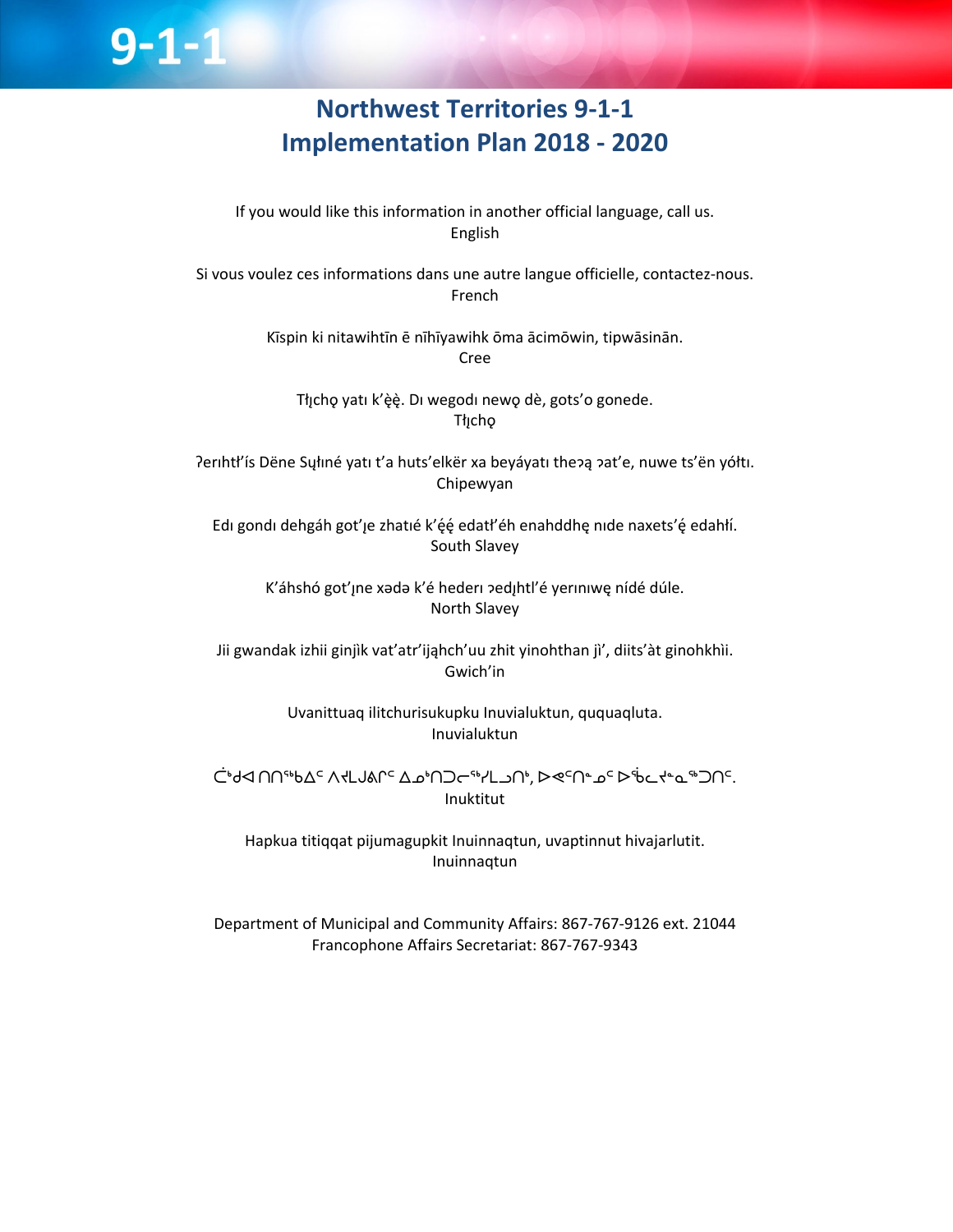### **Minister's Message**



The Government of Northwest Territories is committed to improving access to emergency services and enhancing community wellness and safety.

In 2018, Municipal and Community Affairs started implementation of a Basic 9-1-1 system for the Northwest Territories. Referred to as Northwest Territories 9-1-1, this new system will greatly improve our ability to connect citizens and visitors with local emergency services, such as police, fire, and ambulance. Implementation will incorporate

national best practices and standards, and the system will go live in fall 2019.

Several important initiatives are critical in achieving success. It is my pleasure to present the Northwest Territories 9-1-1 Implementation Plan to help establish a common understanding of the GNWT's vision for  $9-1-1$ , and the work underway to effectively implement the system.

I wish to express my sincere thanks to all emergency services and community governments whose participation and contributions to this important public safety initiative are essential. 

*The Honourable Alfred Moses, Minister, Municipal and Community Affairs*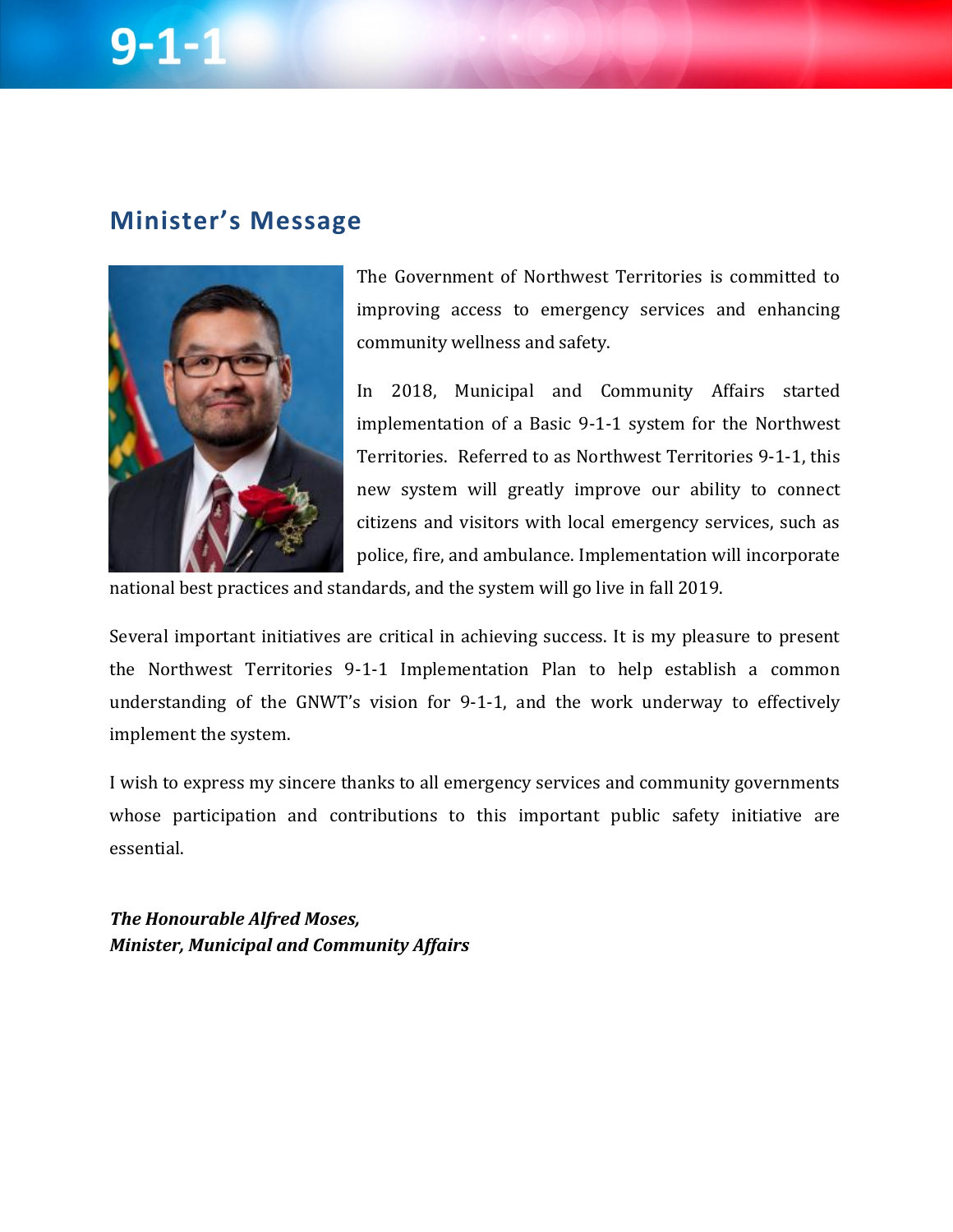## **Vision**

To serve the public, community first responders, and territorial public safety agencies with effective emergency communications services.

### **Mission**

To establish a communication system that allows any resident or visitor to the Northwest Territories to contact the appropriate emergency services by dialing 9-1-1.

### **Goals**

- 1. Operate Northwest Territories (NWT) 9-1-1 in an effective and fiscally responsible manner;
- 2. Provide and maintain NWT 9-1-1 infrastructure including the equipment, network, and databases required to operate a reliable 9-1-1 system;
- 3. Increase public awareness of 9-1-1 and promote the proper use of the 9-1-1 system;

"9-1-1" is the universally recognized three-digit combination that people in North America dial when they need help in an emergency. It is dialed in lifethreatening situations, during medical emergencies, when a crime is in progress or when there is a fire.

- 4. Provide training programs which enable NWT 9-1-1 staff to effectively process 9-1-1 calls; and
- 5. Ensure that 9-1-1 emergency calls, from all sources, are routed to the proper response agencies, and these agencies receive accurate and reliable information.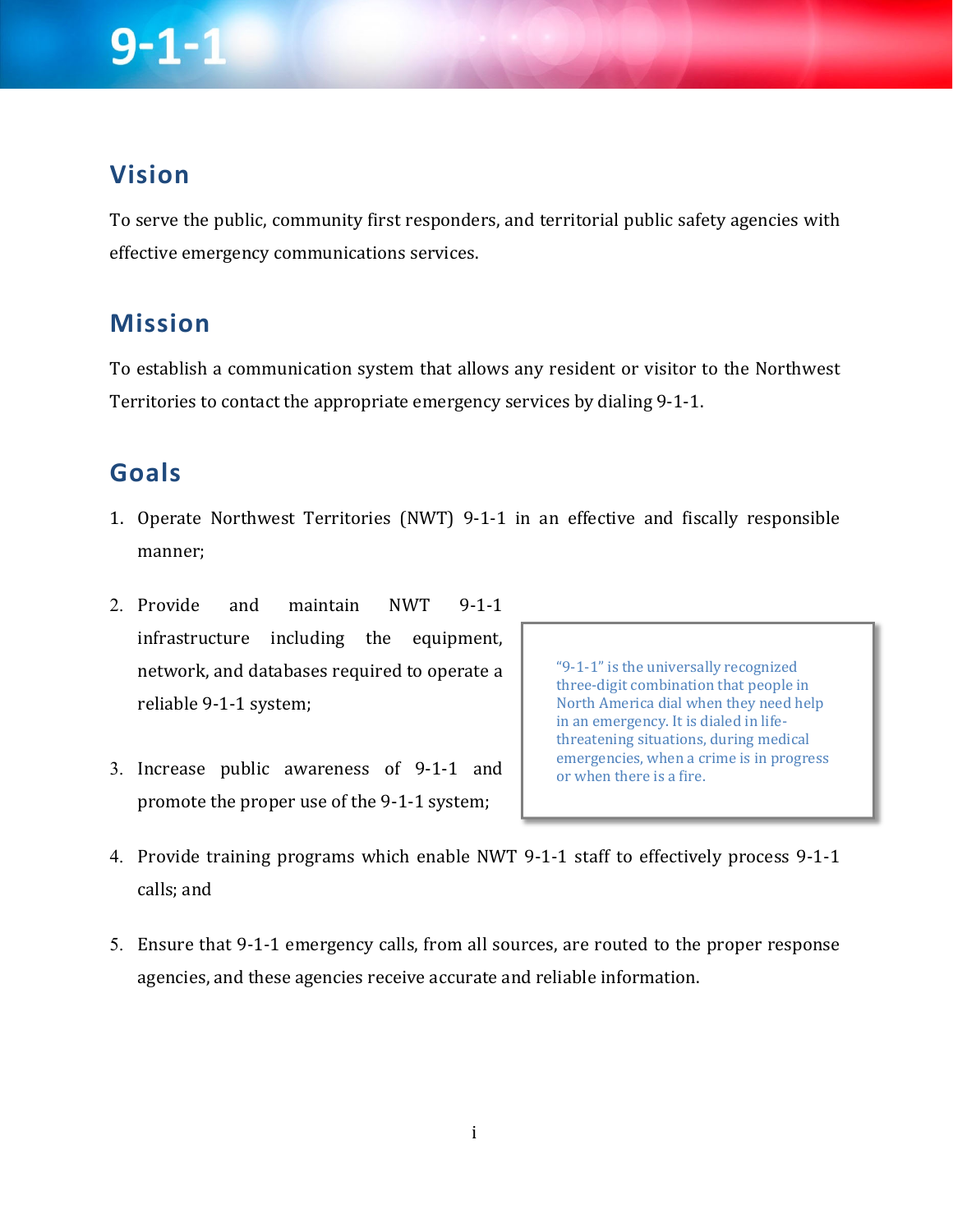## **Service Statement**

NWT 9-1-1 is for access to police, fire, rescue or medical emergencies when immediate **action** is **required**: when someone's health, safety or property is in jeopardy or a crime is in progress.

NWT 9-1-1 will connect residents to available emergency services such as police, fire, rescue and ambulance services. NWT 9-1-1 staff will provide over-the-phone basic prearrival emergency medical instructions such as talking callers though performing CPR or other basic first aid.

Did you know that if a cell phone is locked out or has been barred from making outgoing calls (e.g., from not paying a bill), often "emergency" can still be pressed and the phone automatically calls 9-1-1? In 2017, 89% of all calls in North America were made by cell phones. 

NWT 9-1-1 will link callers with interpretation services for those preferring another language.

NWT 9-1-1 will incorporate technologies to connect with callers who have hearing or speech communication impairments.

NWT 9-1-1 will manage and integrate the NWT public alerting system (NWT Alert Ready) into daily operations, providing critical information on emergencies in real time so citizens can act to protect themselves, their loved ones and their property.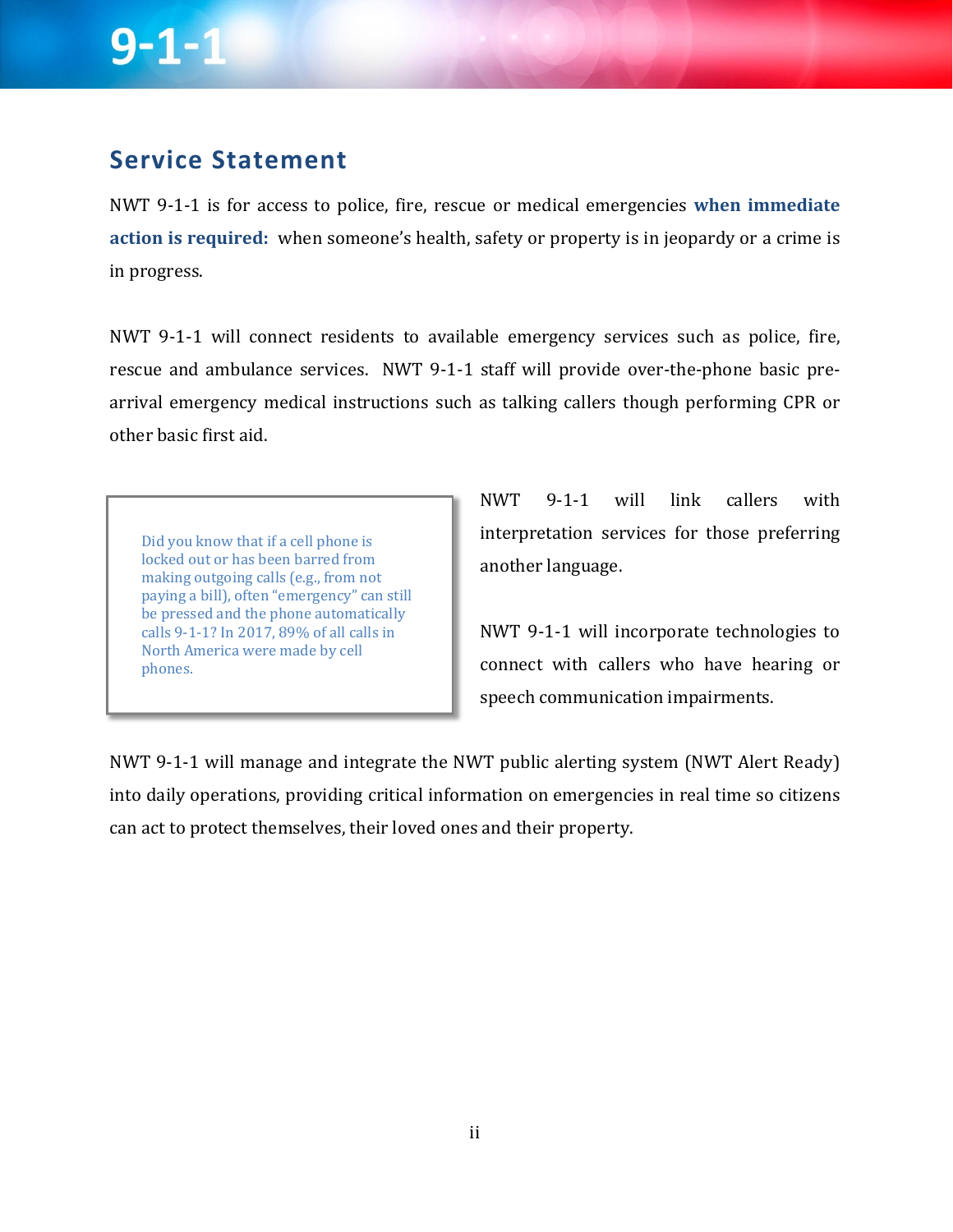### **Key Initiatives**

The following key initiatives are essential for implementation of NWT 9-1-1.

### **Legislation**

Legislation is required to support the creation and administration of the  $9-1-1$  service, and the necessary policies and standards. The legislation will mandate participation in the system by all public emergency services in the NWT, and it will result in a small user fee to allow the service to be run on a full cost-recovery basis. As a result, residents will see a small charge on their telephone bills to cover operating costs, which will include an infrastructure and administration fee from the telephone company.

Municipal and Community Affairs anticipates bringing the new legislation into force in fall 2019, and fees will come into effect when the system goes live in November 2019.

#### **Community Addressing**

Although community addressing will not be mandatory for implementation of NWT 9-1-1, it will greatly enhance system effectiveness in helping deploy emergency services to the correct location when needed.

Municipal and Community Affairs is assisting communities to develop an addressing plan, which may be combined with development of a community plan.

Know your location at all times! You should know what community you are in, building or home address, cross streets, landmarks, and any other information that will help emergency personnel find you.

Guidance is available to assist in developing an addressing scheme and an appropriate bylaw. A

Webinar is also available to help facilitate engagement with community governments.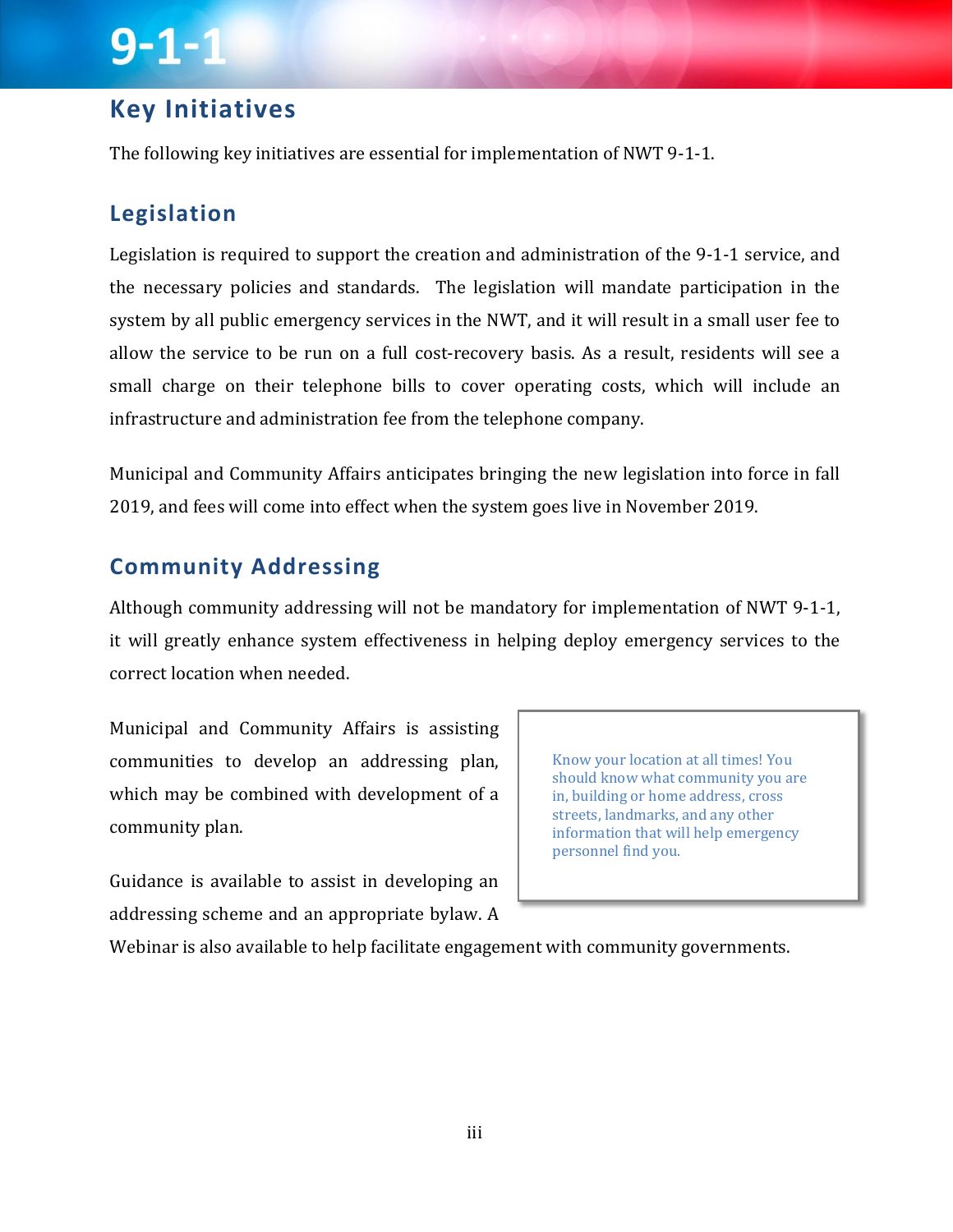#### **Emergency Communications Centre**

An Emergency Communications Centre (ECC) is a secure, robust office space, which needs to be arranged for the NWT 9-1-1 system. The ECC will have a dispatch room with specialized desks, computer-aided dispatch software, phone systems and a host of supporting computer systems.

The entire office space will be connected to backup systems such as power, computer, telephone and heating, allowing for uninterrupted services.



#### **Emergency Services Directory**

Municipal and Community Affairs will work with community governments to establish and maintain an emergency services directory for NWT 9-1-1 staff. The directory will contain phone numbers for available emergency services in all communities. This information is crucial in helping  $9-1-1$  staff connect callers with the right help.

### **Recruitment and Training**

A critical element for NWT 9-1-1 is knowledgeable, qualified staff. NWT 9-1-1 staff provide a vital service that supports both public and first responder safety through the delivery of information and assistance. A recruitment strategy will target candidates most familiar with the North's demographics, culture and languages.

The primary duties of NWT 9-1-1 staff will be to direct emergency calls to the appropriate emergency service; provide pre-arrival basic first aid instructions over the phone; and interpret, analyze and anticipate a caller's situation to resolve problems, provide information, and connect the caller to emergency services. Individuals will receive jobspecific training to acquire the competencies and skills necessary to become highly effective 9-1-1 staff.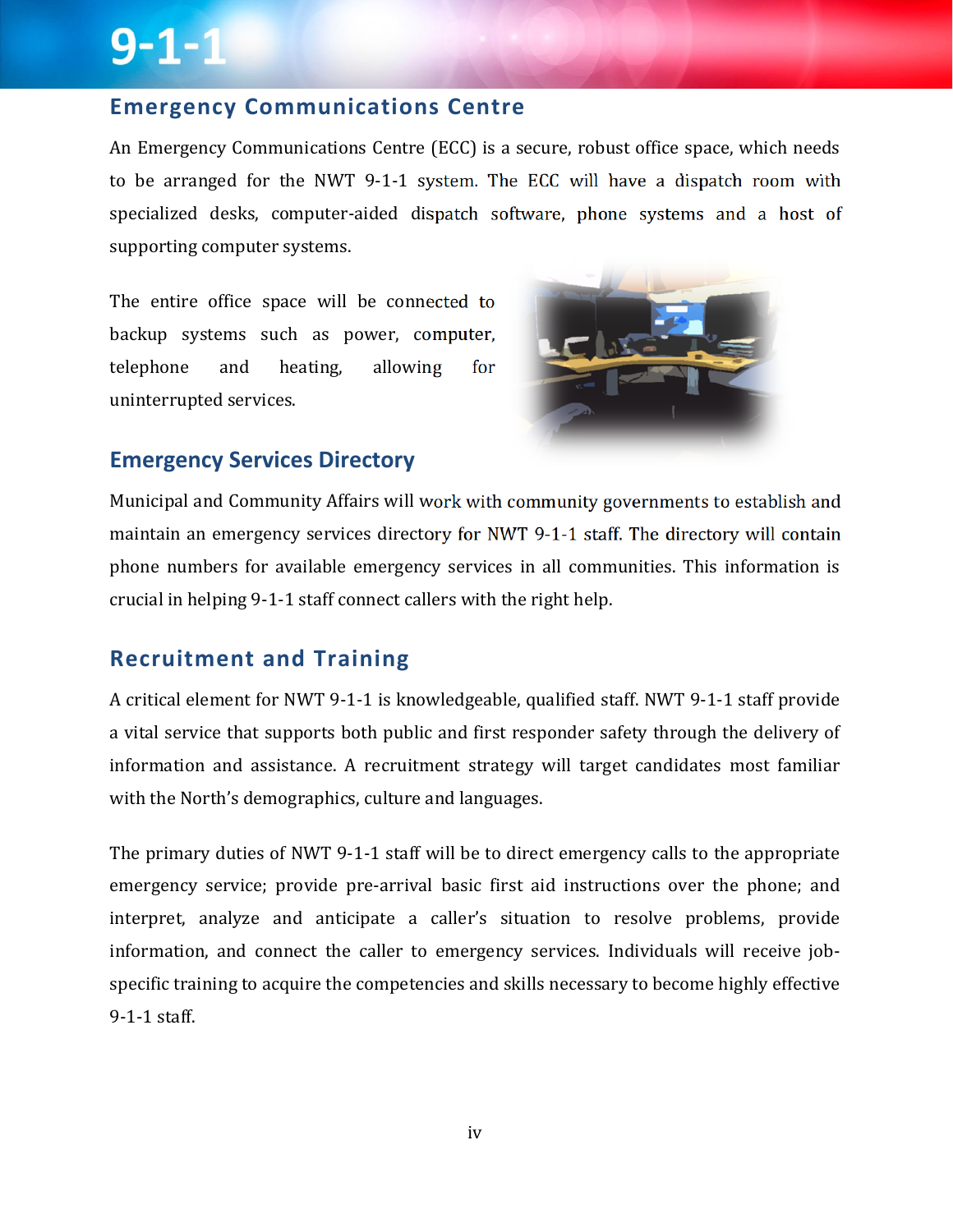### **Awareness Campaign**

Prior to implementation and ongoing, an awareness campaign will educate residents on when to call 9-1-1; when not to call 9-1-1; what services are available; and how callers can help 9-1-1 staff provide residents and visitors with the necessary resources in emergency situations. Annual efforts will also focus on school age children.

Public education materials will be distributed regularly to help promote general awareness of 9-1-1 services, areas of limited cellular coverage, and help teach individuals how to effectively use 9-1-1.



#### **Testing and Go Live**

NWT 9-1-1 is expected to go live in the fall 2019. Before the go-live date, NWT 9-1-1 systems will undergo rigorous testing, as well as privacy and security assessments. During the transition period, both the current local emergency numbers and NWT 9-1-1 will be operational, ensuring emergency services can be reached as residents become familiar with the new 9-1-1 system.

#### **Evaluation**

Once NWT 9-1-1 has been operational for a period of time, a comprehensive evaluation will be conducted to ensure the system is meeting our needs. Information and data collected will help ensure staff have appropriate training and resources are adequately assigned to

meet the call types and volumes received by the Emergency Communications Centre. 

The evaluation will also include client satisfaction and community surveys to ensure a citizencentred approach to service delivery.

Did you know children as young as three years old who have been taught to call 9-1-1 have saved lives? Children and youth save thousands of lives every year by calling 9-1-1!